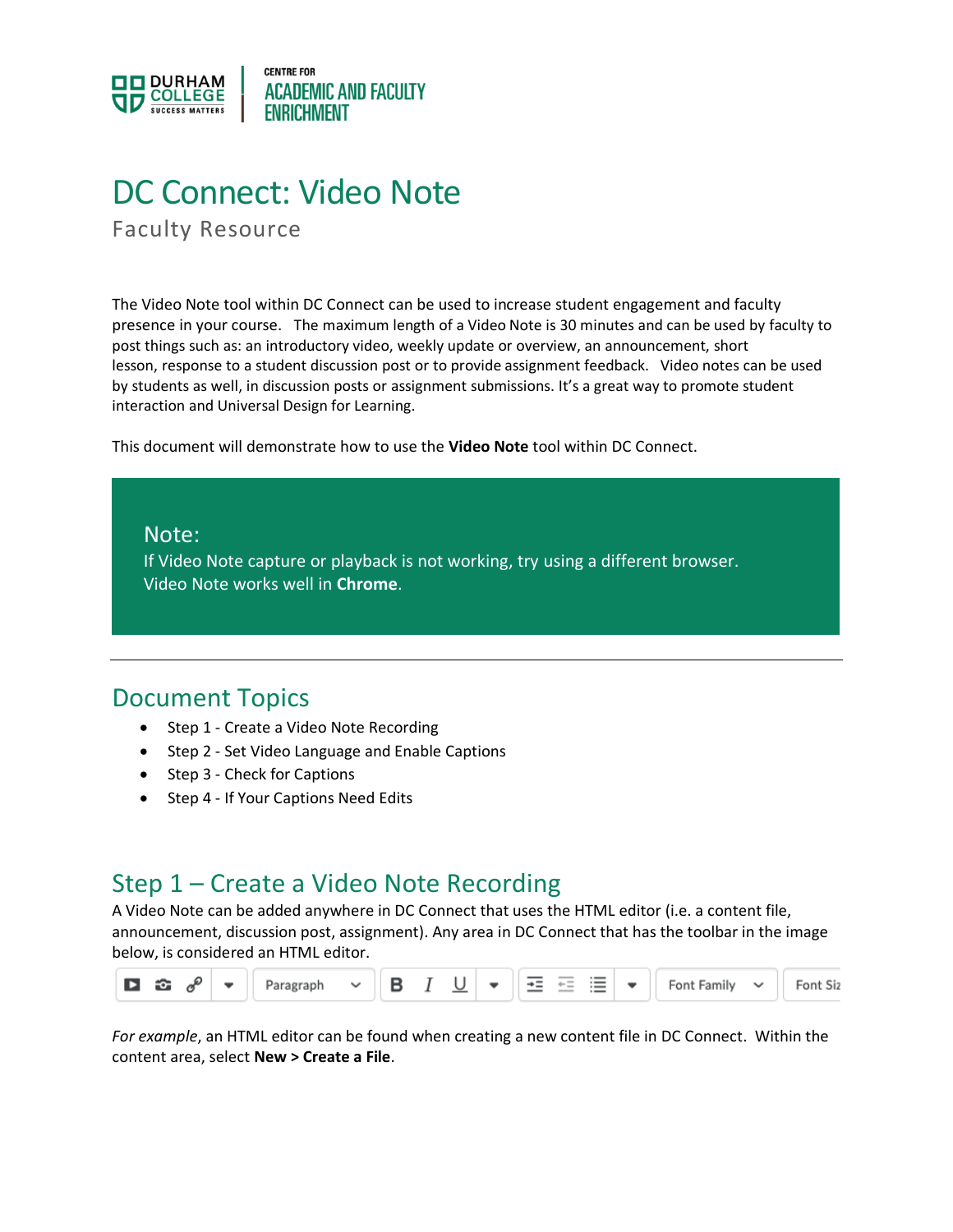From any HTML editor in DC Connect, select the first icon called **Insert Stuff**.



#### Select **Add Video Note**.

You may be prompted to grant DC Connect, access to your webcam and microphone. If so, be sure to select **Allow**. You will now see a preview of your webcam.

Start recording by selecting **New Recording,** then **Stop Recording** when done.



You can review your video by clicking the play button. If needed, you can redo your video by selecting **New Recording** again. This will replace the previous recording with a new one.

When you are done recording select **Next.**

### Step 2 – Set Video Language and Enable Captions

Enter the video title and a brief description.

#### Set the **Audio Language**.

Enable **Automatically generate captions from audio** (if you do not see these options, scroll down – they might be hidden).

Audio Language:

en-CA - English (Canada)

Automatically generate captions from audio

*Note*: These last two settings are necessary in order to generate captions, which is an accessibility requirement.

Click **Next** and then **Insert**.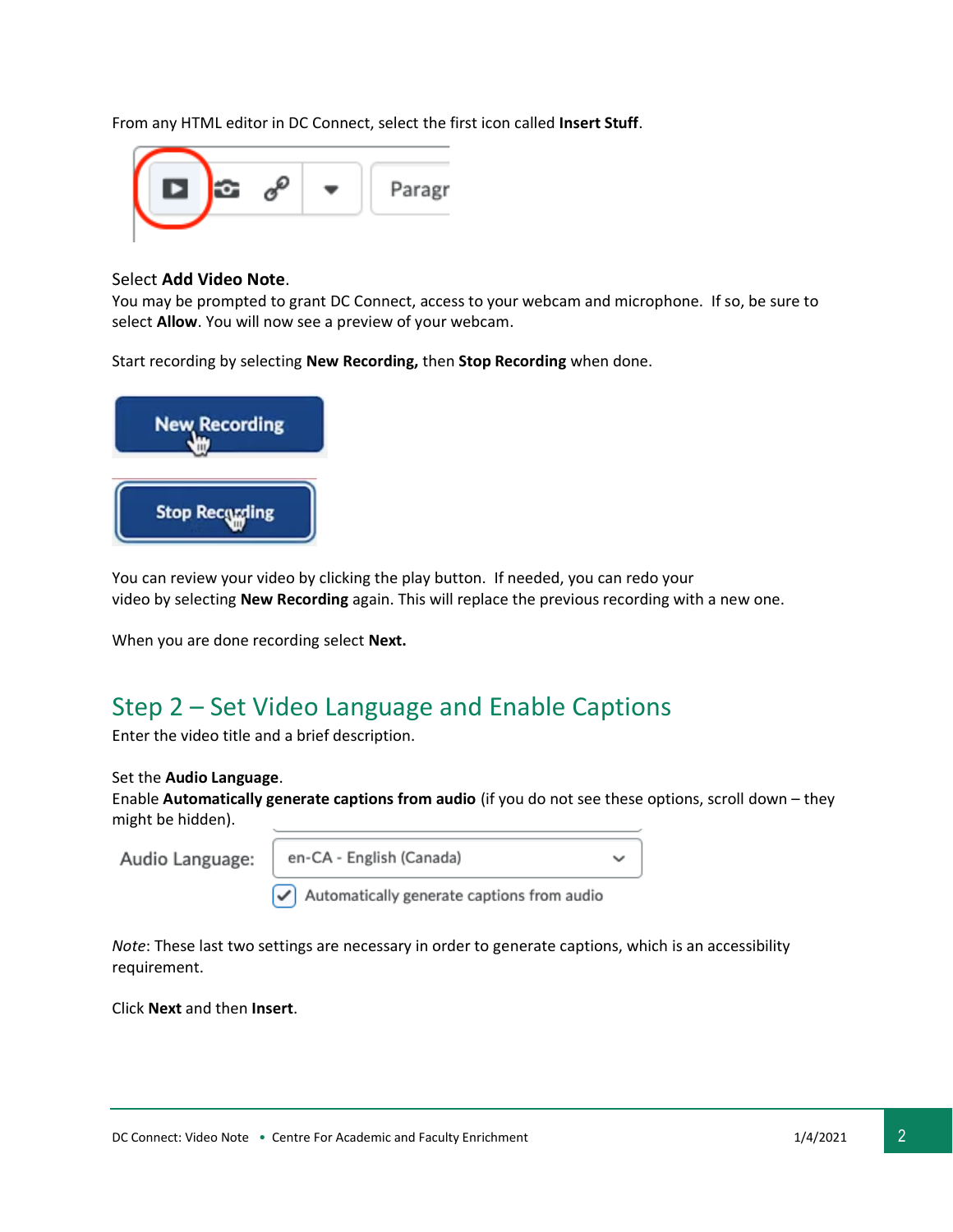Once the Video Note is done processing you will be able to preview it. Depending on the length of your video, it might take some time before the video appears.

## Step 3 – Check for Captions

All recorded videos must have captions.

Allow time for the captions to be generated. This can take 1-2 times the length of the video, or longer.

Check for captions by clicking on the **More Options** menu (3-dot icon) when playing the video.



*Note*: If you do not see the More Options icon, please try a different browser. Chrome works well with Video Note.

When the captions have been generated, a **Captions** option will display in the menu.



Download



Captions

Default



Picture in Picture

This is the method students will use to turn captions on if they choose.

### Step 4 – If Your Captions Need Edits

Since there is currently no way for faculty to edit the Video Note auto captions, it is recommended that you do a short sample recording first and check the captions for accuracy. If you find they are not very accurate for your videos, you may want to consider using a different method for creating and sharing videos.

If you use Video Note within DC Connect and the autogenerated captions are not sufficient, request an update or have professional captions created by completing the CAFE [Captioning Request Form.](https://forms.office.com/Pages/ResponsePage.aspx?id=pKe7SUtCcECnDohundfK764rnzA7cRRDqhhiSajmppxUOEY2VUlTTUtBWktTOVdYOFdJT0NaUzVIMi4u&wdLOR=c29A56D58-5704-F041-99AA-48EF5B0C4937)